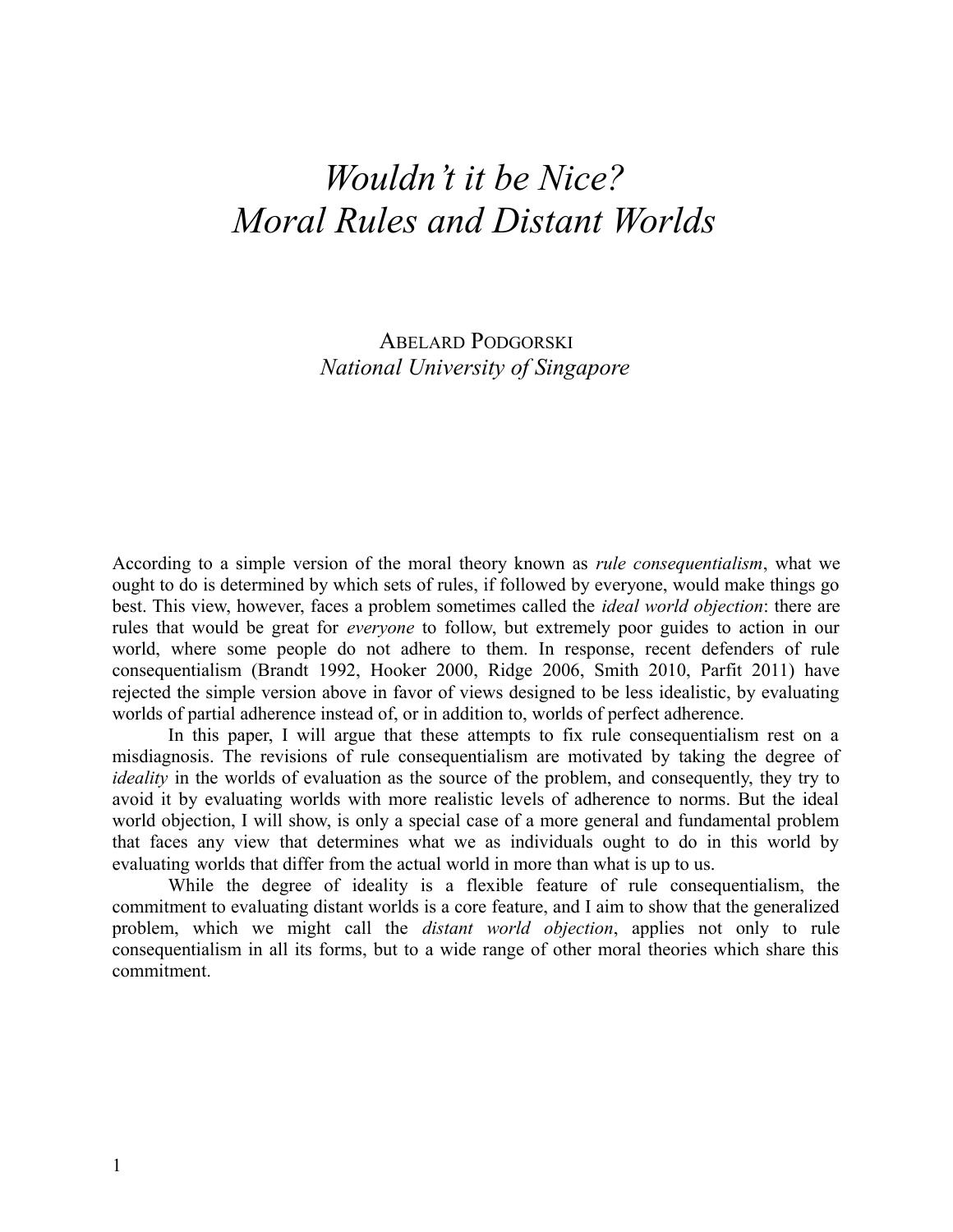## **Rule and Act Consequentialism**

*Act consequentialism* (AC) claims that we ought to do whatever *act* has the best consequences.<sup>[1](#page-1-0)</sup> Rule consequentialism, on the other hand, claims that we ought to do whatever is prescribed by those *rules* that have the best consequences. But rules are abstract—it only makes sense to talk about the consequences of a rule in the context of that rule having a certain kind of relation to the world we are evaluating: some social or psychological role, or corresponding to some pattern of behavior. When a rule has some such relation to some world, I will say that it is *adhered to* in that world. We can distinguish different varieties of rule consequentialism by how they understand this adherence.

In particular, rule consequentialist views can be distinguished along two dimensions relevant for our purposes. First, views differ according to the *type* of adherence. On some views, to determine the consequences of a rule, we look at worlds where the rule is *complied with* where to comply with a rule is simply to act in the way it dictates. On other views, we look at the consequences in worlds where the rule is *accepted,* where this involves the rule being in some way psychologically internalized by people, something which is neither guaranteed by, nor guarantees, their compliance with that rule.<sup>[2](#page-1-1)</sup> There are, in principle, other ways rules might find expression in a world (they might be written on stone tablets, for instance, and placed in the town square), but the distinction between compliance and acceptance covers most of the views that are seriously discussed and will suffice for describing the problem for rule consequentialism I wish to develop. That the lessons drawn will generalize to other possible forms should become clear later.

A second dimension of variation is the *degree* of adherence. Once we have decided whether to understand adherence as compliance or acceptance, we can still ask whether we should evaluate a rule based on how good the world would be if that rule were complied with or accepted by *everyone,* or based on how good the world would be if that rule were complied with or accepted by some smaller proportion of the populace.

I will start by discussing the simplest view, not because it is the most plausible or, nowadays, the most common, but because it is easiest to see how the original objection applies. This view takes *compliance* as the type of adherence, and *universality* as the degree. Specifically, it claims:

> *Universal Compliance Rule Consequentialism (UCRC):* An action A is right iff it accords with a set of rules, S, such that if everyone complied with S, the consequences would be at least as good as if everyone complied with any set of rules other than S.

## **The Collapse Objection**

Our goal is to illustrate the ideal world objection and offer a diagnosis. But first, it is important to get on the table an old objection to rule consequentialism, because the reason that this objection

<span id="page-1-0"></span><sup>1</sup> We can formulate versions of consequentialism in terms of *actual* consequences or *expected* consequences, but this distinction will not concern us here. I will speak for simplicity's sake throughout as though we are talking of actual consequences, but the main points of our discussion will generalize to the expected view as well.

<span id="page-1-1"></span><sup>2</sup> For discussion of compliance vs. acceptance, see e.g. Hooker (2000), pp. 75–80.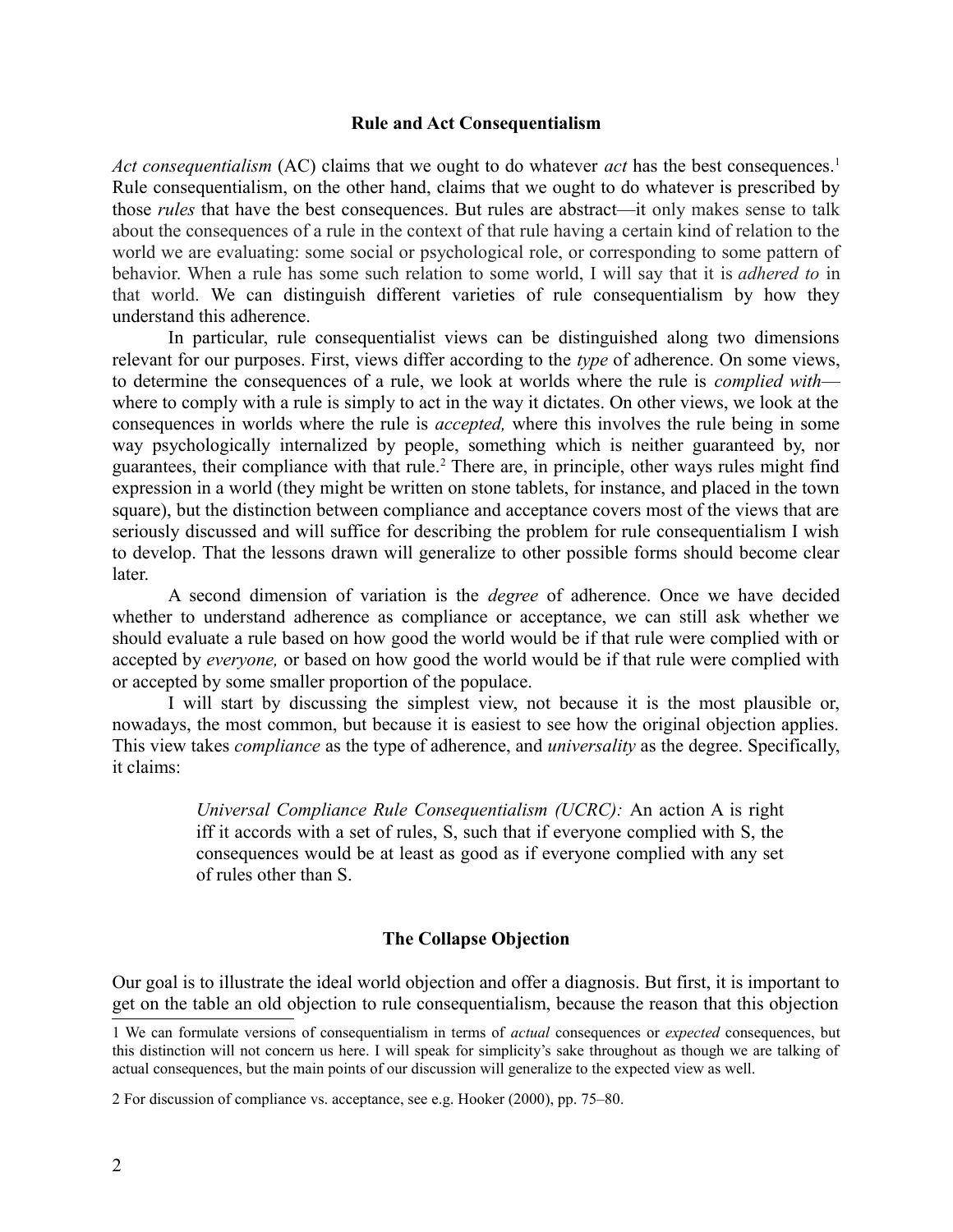fails against the simple view is closely connected to the reason the ideal world objection succeeds, and we will see later that some ways of refining the rule consequentialist picture to avoid our new objection expose it to the old one.

UCRC is sometimes accused of collapsing into act consequentialism (Lyons 1965, Smart 1973, Gert 2005). One way to formulate the worry is as follows: Suppose everyone is complying with a rule R. Either everyone is complying with AC as well or someone is not. If someone is not, then everyone complying with the rule "Comply with R, unless doing so fails to optimize consequences, in which case comply with AC" would have better consequences. So only rules that coincide with AC can be ideal according to UCRC. So AC and UCRC are extensionally equivalent. This would be a problem, because one of the primary motivations for the rule consequentialist picture is the thought that it can avoid certain infamously counterintuitive implications of act consequentialism, such as the suggestion that one ought to break one's promises whenever the consequences of doing so outweigh those of keeping it (see e.g. Hooker 2000, pp. 17–18).

This line of thought is mistaken on at least two counts, however. First, as Gibbard (1965) and Regan (1980) show, when the effects of our actions depend on the actions of other agents, there can be more than one way for everyone to act such that they each satisfy AC, with different overall consequences. Only if everyone is performing the *best* of the sets of actions compatible with everyone following AC are they all acting according to rules that it would be best for everyone to follow. Everyone following a (particular) UCRC-ideal rule implies everyone is following AC, in other words, but everyone following AC does not imply everyone is following a UCRC-ideal rule.

More importantly for our purposes, however, the collapse objection fails even if we set aside cases of mutually dependent actions with multiple equilibria. What the argument shows is that *when everyone is complying* with some UCRC-ideal rule they are also complying with AC. That doesn't mean that *when others are not complying* with that rule, following a UCRC-ideal rule entails following AC. In fact, we will soon see that it does not. And it is precisely the deviation from AC in cases where compliance is imperfect that leads to the ideal world objection.

#### **The Ideal World Objection**

We are now in a position to see the decisive objection against UCRC. UCRC selects rules purely based on their consequences in a world of perfect compliance with those rules. As a result, it is unresponsive to the consequences of following rules when there is less than perfect compliance, and therefore blind to problems that arise precisely because in the real world, adherence to rules is always imperfect. And while this immunizes it from the collapse argument, it has disastrous implications.

Parfit (2011, pp. 312–320) illustrates this problem by considering the rule of pacifism, which instructs one never to use violence. If everyone followed the rule of pacifism, the world would be a lovely, peaceful place. So the consequences of the rule of pacifism rate highly according to UCRC. But in a world where people do *not* follow the rule of pacifism, where there are violent, homicidal people, following the rule of pacifism prevents anyone from effectively defending themselves or protecting the weak against the cruel, potentially leading to disaster. The fact that sometimes people are violent *matters*, we think, for whether it is a good idea to follow the rule of pacifism. But UCRC doesn't have the resources to take this into account.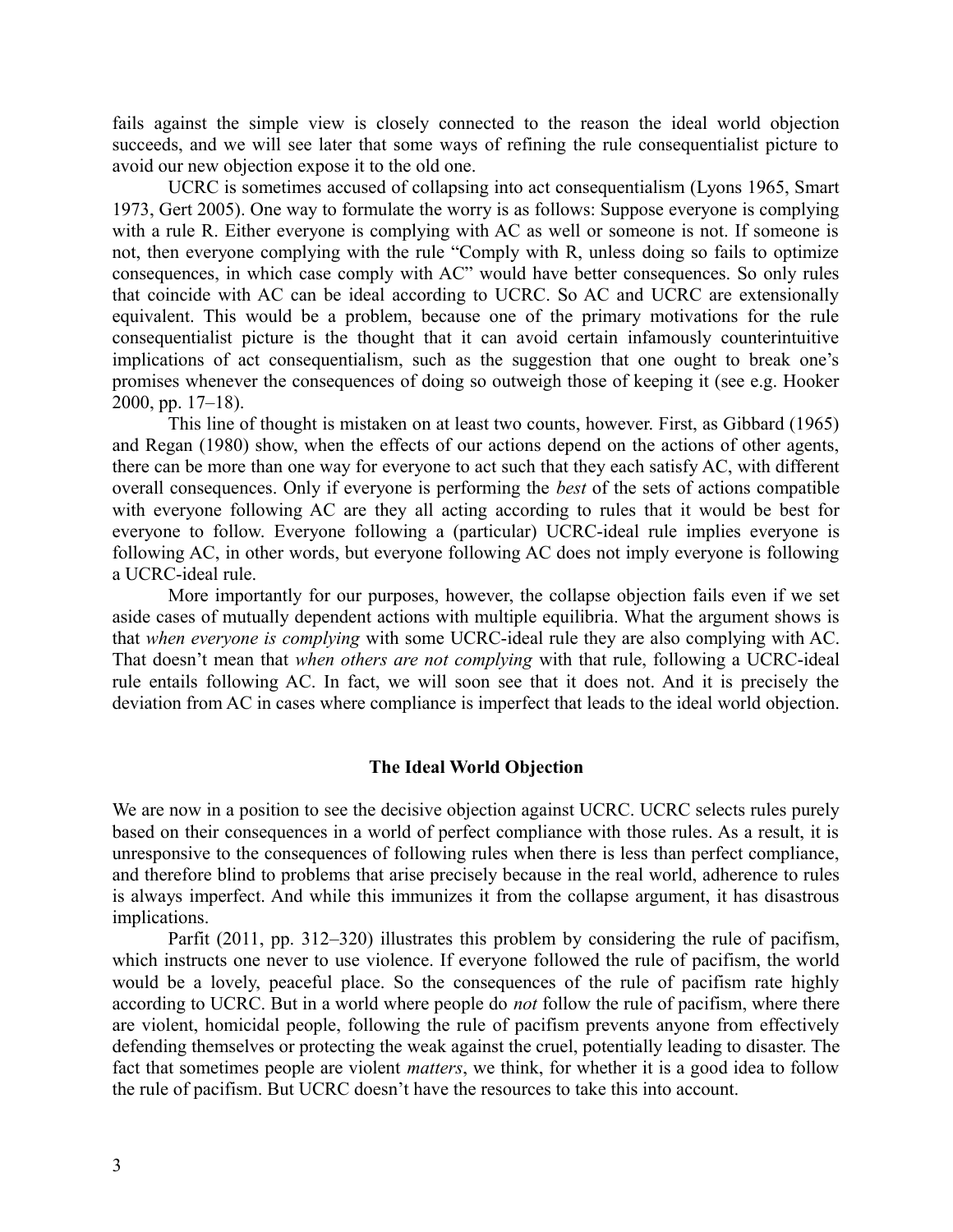It is true that nearby rules like "Be pacifist, unless someone is violent first, in which case defend oneself and others" also rank highly. In fact, the consequences of universal *compliance* with this rule are the same as those of universal compliance with pacifism, for if everyone complies with this rule they will be pacifist. But this simply guarantees that such a rule will do *no better* than unconditional pacifism. If universal pacifism is good enough, following the rule of pacifism in the actual world comes out as permissible, even in cases where intuitively it seems clear one ought to defend others against violence. Worse, the same is true of *any* rule of the form "Be pacifist, unless someone is violent first, in which case do  $X$ ", even when  $X$  is "kill as many people as you can" (Parfit 2011, pg. 315).[3](#page-3-0)

In general, a rule that would be best if it were universally followed may be a disaster to follow in conditions of less than perfect compliance. Parfit dubs this the *ideal world objection*. It is easy to see that this problem does not disappear if we simply switch the type of adherence from compliance to acceptance. For the consequences of universal acceptance of pacifism may likewise be extremely good. If everyone accepted pacifism, violence would be extremely rare at best, and the acceptance of pacifism has the benefit of simplicity over more complex rules. What makes pacifism such a disastrous rule to follow in the actual world is the existence of people who neither accept nor comply with it. *Universal acceptance rule consequentialism* (UARC) is blind to the moral significance of imperfect acceptance in just the way the universal compliance view is blind to the moral significance of imperfect compliance.

# **The Standard Diagnosis**

Variants of the objection above are now widely taken to refute the simple versions of rule consequentialism. But rule consequentialism as a project is alive and kicking. Contemporary proponents have defended modified versions of the view designed in part to immunize it against this challenge. They share an account of which feature of the simple views is responsible for the trouble. UCRC and UARC are problematic, the diagnosis goes, because they tell us to evaluate rules by only looking at *ideal* worlds, worlds where there are unrealistic levels of compliance with or acceptance of those rules.

Ridge (2006), for instance, in discussing the problem, tells us that "in the real world the phenomenon of those who do not accept an ideal moral code is all too real and generates problems which call for action. So a moral theory which provides no guidance for this would to that extent be implausibly utopian" (pg. 244). Hooker (2000) says that "we must formulate rule consequentialism so as to make room for rules about situations where there is both some non-

<span id="page-3-0"></span><sup>3</sup> As formulated, UCRC claims that if there are multiple incompatible sets of rules with equal best consequences, it is permissible to act in accordance with any of them. One might hope to avoid the problem by modifying this feature of the view. But none of the most natural modifications of this sort will help. If our view recommends an action only when *all* the best rules agree, for instance, then because the consequences of universal compliance with "follow R, unless others violate R first, which case do X" are the same for all X, the view will not recommend anything at all. If we insist instead, as Hooker (2000, pg. 32) does, that in cases of ties we defer to the rule closest to conventional morality, then if conventional morality had rules like "Be pacifist, unless someone is violent first, in which case kill as many people as you can", it would be not only permissible but *mandatory* to kill as many people as you can. And if in cases of ties we defer to whichever rule(s) would be best to *follow* in that particular circumstance, then whenever an optimal rule R is not universally complied with (that is, in all realistic cases), we will defer to "follow" R, unless R is not complied with, in which case do what has the best consequences", and the view will collapse for all practical purposes into AC.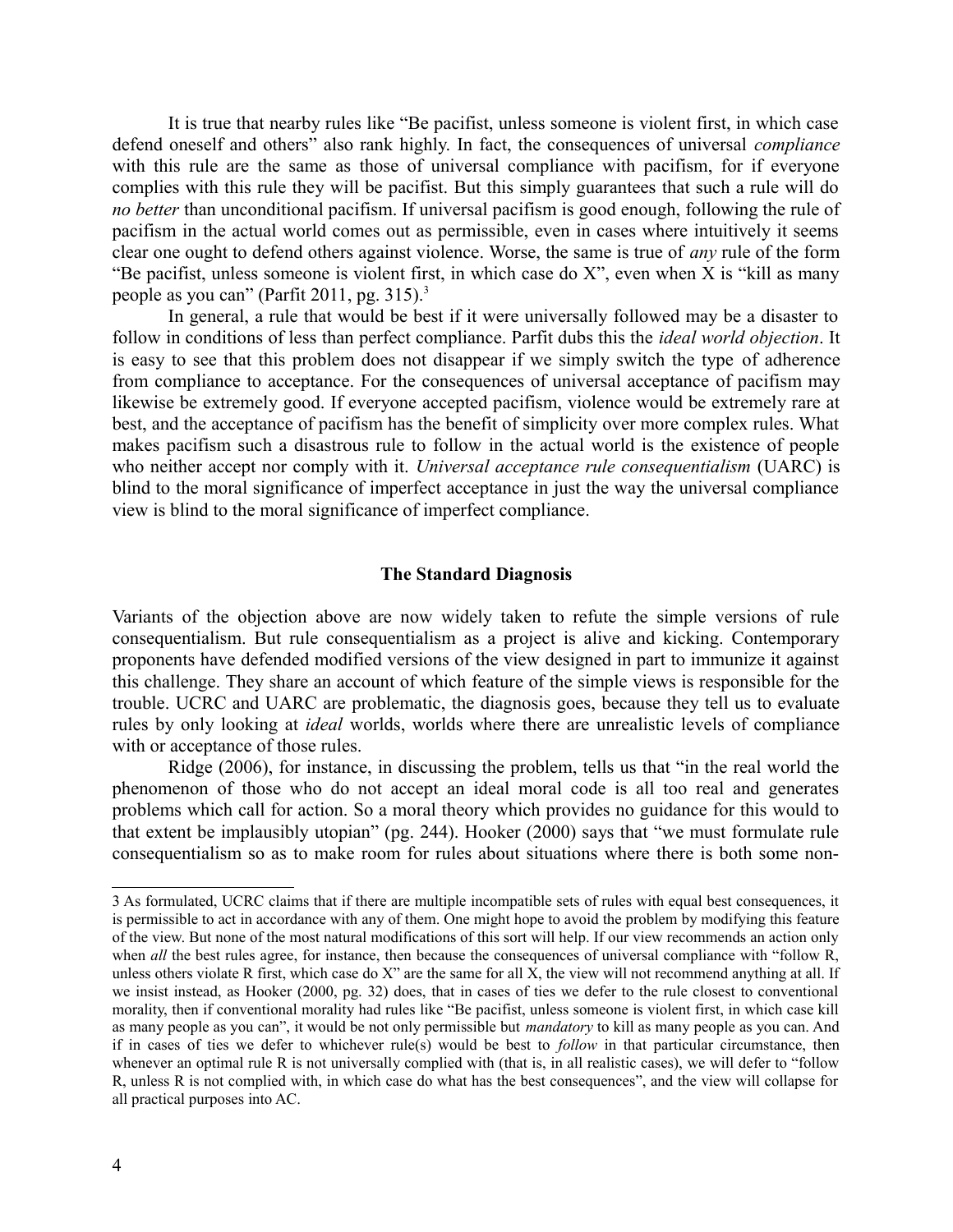acceptance and non-compliance with them" (pg. 82). Smith describes it as a "problem generated by the fact that, while a given moral code might produce excellent effects if everyone accepted or complied with it, it may produce extremely bad effects in a real-world situation in which there is only partial compliance or acceptance with the code" (pg. 418). And this interpretation is implicit in Parfit's labeling of the problem.

Given this very natural diagnosis, a path to a better version of rule consequentialism looks open. If the problem is that UCRC and UARC determine what we ought to do by looking only at the consequences in worlds that have unrealistically utopian levels of compliance or acceptance, we can avoid it by modifying the *degree* of adherence to the rules in the worlds we are evaluating to something more realistic. And indeed, this is the strategy contemporary defenders take. In the next section I will survey these sophisticated versions of rule consequentialism, before arguing that the diagnosis is mistaken and developing a more generalized challenge.

# **Rule Consequentialism Refined**

The first reformed view, discussed in Brandt (1992) and defended at length in Hooker (2000), is *Fixed-Rate Rule Consequentialism (FRRC)*. According to FRRC, we ought to act according to whatever rule would have the best consequences, if adhered to at some particular rate less than 100%. How this rate of acceptance is chosen is not entirely clear, but it is supposed to be low enough that the distinctive problems of partial adherence are allowed to manifest. Hooker himself recommends 90% adherence.

A second view, *Optimum-Rate Rule Consequentialism (ORRC),* proposed (though not ultimately endorsed) by Holly Smith (2010), recommends that we act according to those rules that have the best consequences at their *optimum rate—*that is, the rate of adherence at which they have better consequences than any other rate of adherence for that rule. If rule A does best at 80% adherence, and rule B does best at 95% adherence, and 80% adherence to rule A is better than 95% adherence to rule B, then rule A is ranked higher than rule B. Smith suggests that due to certain high costs associated with universal adherence, it is likely that most rules will have an optimum rate that is less than 100%.

The third and fourth responses both suggest that we look at *multiple* rates of adherence— 100%, 99%, 98%, and so on. On Michael Ridge's (2006) account, one ought to act according to those rules that do the best *on average* across the different adherence rates. Call this *Average-Rate Rule Consequentialism* (ARRC).

According to the view endorsed by Parfit (2011, pg. 317), on the other hand, one ought to act according to those rules that do best at *any* level of adherence, rather than none. Call this *Every-Rate Rule Consequentialism* (ERRC)*.*

These views all attempt to avoid the objection against UCRC and UARC by making the rankings of rules sensitive to the consequences of imperfect adherence to those rules. Provided those consequences are sufficiently bad, each of the views will avoid recommending that we act on those rules, even if they would be great to act on if they were universally complied with or accepted. Since the rule of pacifism, for example, does poorly when even a relatively small percentage of people are willing to break it, these views will rank it lower than rules whose benefits are more stable at lower levels of adherence.

However, I will argue, all of these attempts to save rule consequentialism fail. Others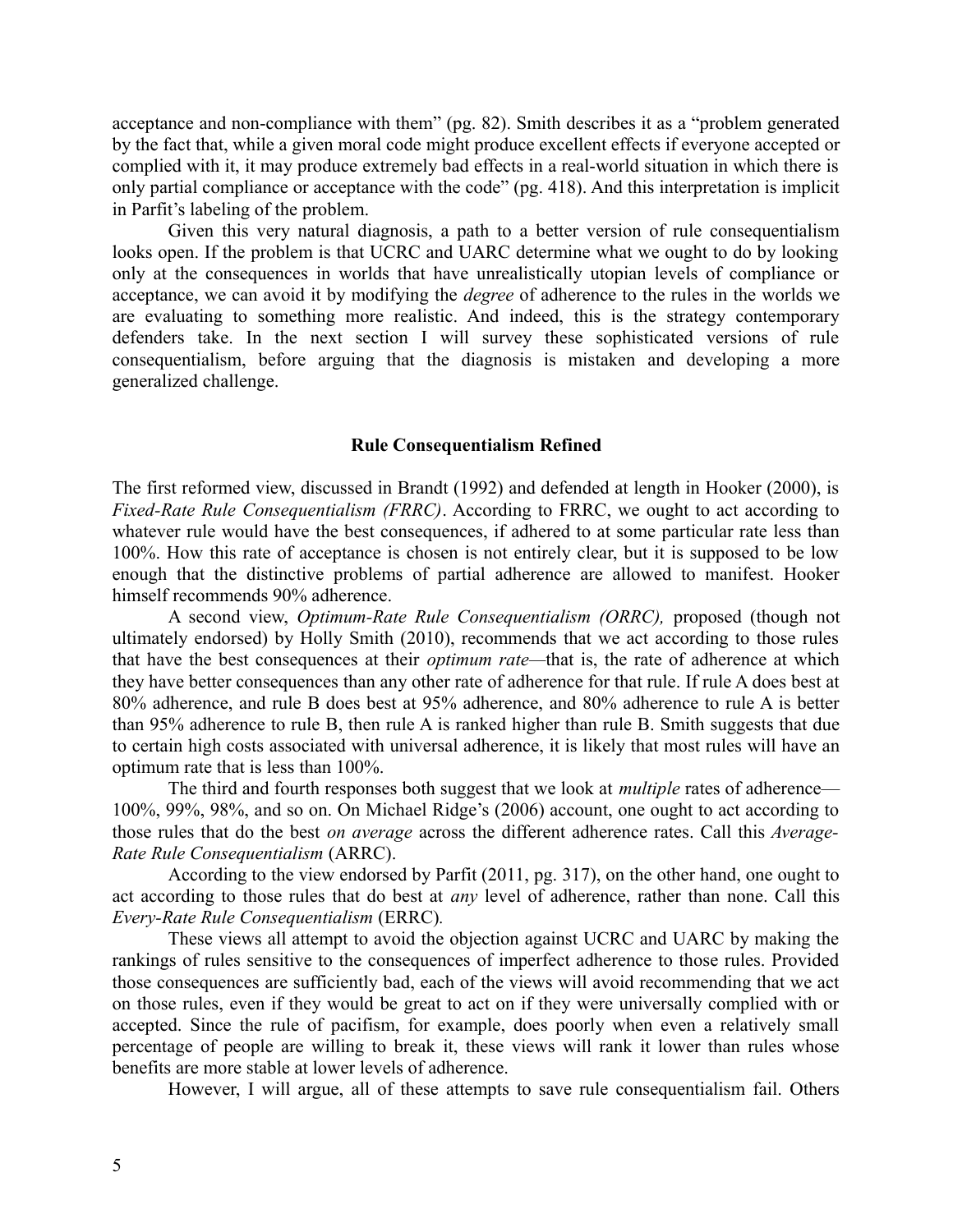have already raised a number of objections idiosyncratic to one or other of these views—the fixed-rate view, for instance, suffers from arbitrariness concerns in its choice of rate, and the average view in its choice of averaging principle. And all of the views, by appealing to rates of adherence, face difficulties stemming from the fact that there are multiple possible ways a rate of adherence below 100% can be distributed in a population. Our evaluation of 90% acceptance of the rule "If you are in the wealthiest 10%, donate half your income to charity" will be very different if the 10% who do not accept it are the wealthiest 10% than if they are the poorest 10%. Furthermore, questions remain about how to understand the behavior of those who *don't* adhere to the rules.<sup>[4](#page-5-0)</sup>

But I will argue that these views fail for a more fundamental reason: they misjudge the depth of the problem they were built to solve. If what the original objection shows us is just that we need to make room for the kinds of problems generated by imperfect adherence, then these responses make sense. But I think it exposes something much more troubling—a vulnerability at the very core of the rule consequentialist project. In the next section, I will construct what is effectively a toolset for building variations on the so-called ideal world objection, and then show how it can be used to undermine the attempts to save rule consequentialism.

#### **Utility Landmines**

I'll begin by introducing a handful of peculiar objects that generalize relevant features of the cases underlying the ideal world objection. I will use them instead of more familiar phenomena primarily in order to abstract away from distracting features of real-life cases and make it easier to look at potential counterexamples to rule consequentialism in a structural way. Once we see how they work, parallel examples could be constructed with more ordinary materials.

A *utility landmine* is an indestructible device that is completely inert until a trigger condition particular to each landmine, and potentially specific enough to only be satisfied in a single possible world, is met. Utility landmines come in two types—*goodmines* and *badmines*. When the trigger to a goodmine is set off, a panel on top of the mine opens up, and out pours an unimaginable quantity of rainbows, kittens, orgasm-inducing radio signals, stylish automobiles, lost Beethoven symphonies, and everything else that makes life worth living, forever and ever until the end of time. When the trigger on a badmine is set off, a panel on the top of the mine opens up and out pours an unimaginable quantity of rain, mosquitoes, nausea-inducing radio signals, unnecessary movie sequels, the worst of unrecorded garage band jam sessions, and everything else that makes life miserable, and then explodes, destroying the universe.

Utility landmines are simply an abstraction of an idea from the original ideal world objection: that there can be radical upshots, positive and negative, of relatively specific degrees of adherence. The rule of pacifism, we noted, has fantastic consequences, but only when everyone follows it. This corresponds to the existence of a goodmine which is triggered only when everyone is pacifist. A rule that says "if you play an instrument, play the oboe", on the other hand, is a rule that has rather dire consequences at very high levels of adherence. This corresponds to the existence of a badmine which is triggered at high levels of adherence to this rule.

Next, let a *dud factory* be a machine that, when turned on, produces *duds:* utility landmines of both types with trigger conditions under the following constraint—the trigger

<span id="page-5-0"></span><sup>4</sup> See Smith (2010) for a discussion of some of these problems.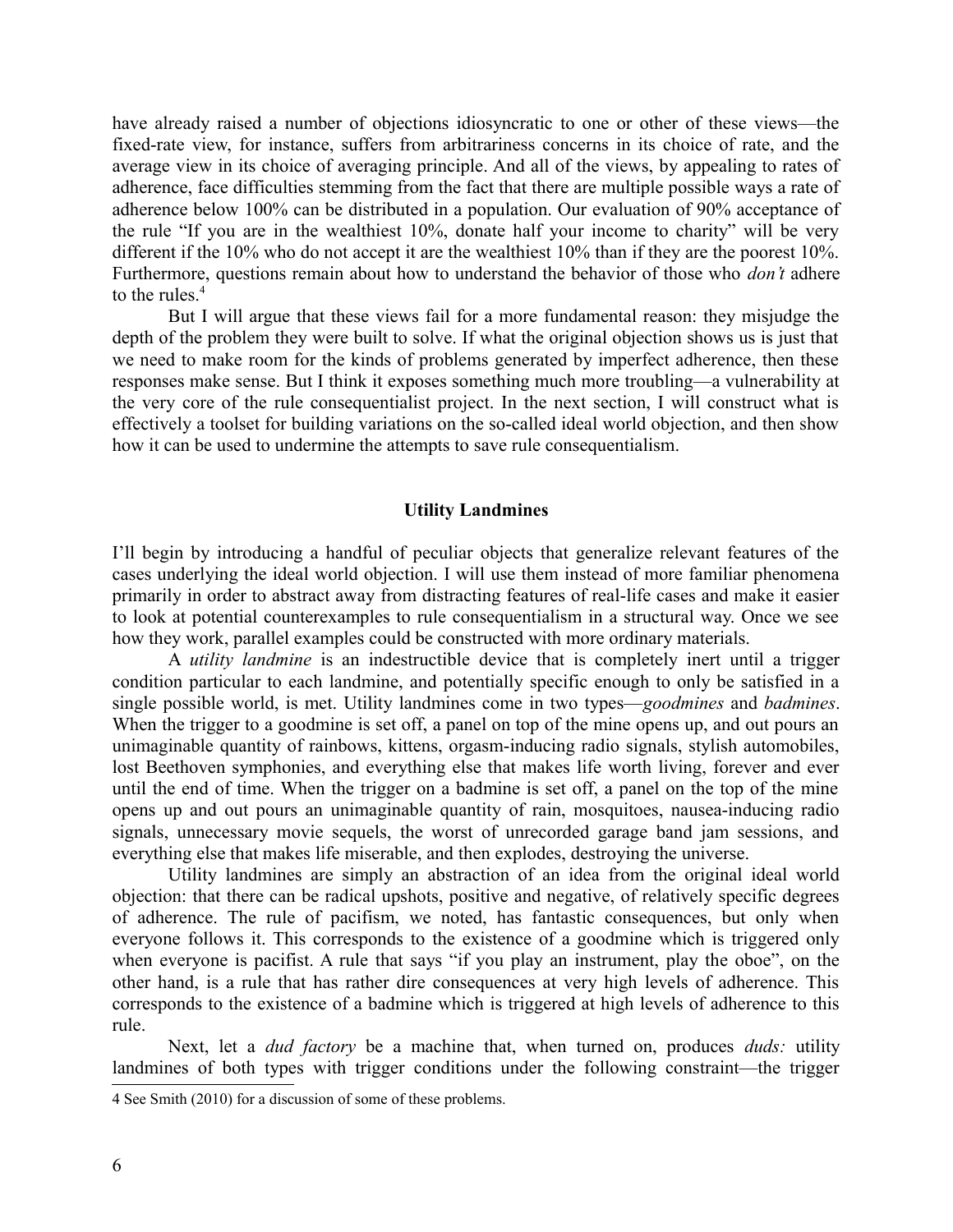conditions are in worlds too distant to be activated by any of your actions, or for your actions to place a burden on others to trigger or avoid triggering them.<sup>[5](#page-6-0)</sup> This constraint on the dud factory corresponds to another component of the ideal world objection: that the worlds we are evaluating are not worlds individuals have the power to realize.

Next, I want to propose three intuitive constraints on the way any plausible moral theory will treat these objects.

> 1) One must not trigger a badmine if one can avoid it without doing something even worse.<sup>[6](#page-6-1)</sup>

> 2) One must not fail to trigger a goodmine when doing so has no comparably significant moral cost.

> 3) What one ought to do does not depend in general on whether the dud factory is turned on or what it has produced.

I take each of these constraints to be grounded in confident deliverances of commonsense morality. Translated out of the science-fictional implementation into the general phenomena they represent, they tell us that (1) we shouldn't do anything disastrous if we can avoid it, (2) we shouldn't avoid doing anything wonderful without a very strong reason, and (3) certain facts about what happens only in faraway possible worlds are irrelevant to we ought to do. The intuitive bases for (1) and (2) are fairly straightforward. To get a grip on the intuitive force behind (3), which is not directly a claim about what is right or wrong but a claim about what our moral requirements *depend* on, we can ask ourselves whether information about the existence of duds seems *relevant* to our deliberation about what to do. Imagine that someone trying to decide what to do has just learned that a dud exists. Intuitively, it seems, this should not substantially change her deliberations; it would be bizarre, given her knowledge of the dud's impotence, for her to become very concerned about which dud it happens to be—whether it would have blown up in this or that merely possible world. But on a view which violates (3), this information can be decisive.

All of the refinements of rule consequentialism, I will argue, violate some or all of these three constraints, and do so for the same fundamental reason the original version of the view failed to deal satisfactorily with partial compliance. First, though, let us revisit the simpler UCRC and UARC and see why they fail desiderata (1)–(3).

## **The Distant World Objection**

Let R be a rule—for instance, "Do a jumping jack at noon every day". Consider a world with two utility landmines. The first is a goodmine that triggers when (and only when) R is universally adhered to. The second is a badmine which is triggered whenever it is both the case that R is *not* universally adhered to and someone does a jumping jack at noon. R is not universally adhered to

<span id="page-6-0"></span><sup>5</sup> Alexander Dietz brought the necessity of something like the second qualification to my attention. It could be the case that nothing I will do will trigger a utility mine, but only because others will pick up the slack for my behavior. Since the imposition of such a burden is plausibly morally relevant, (3) below would not be true without something that rules out the production of mines of this sort.

<span id="page-6-1"></span><sup>6</sup> It is hard to imagine something worse than triggering a badmine, but we may make room for views on which one may trigger a badmine to avoid, say, directly torturing a child.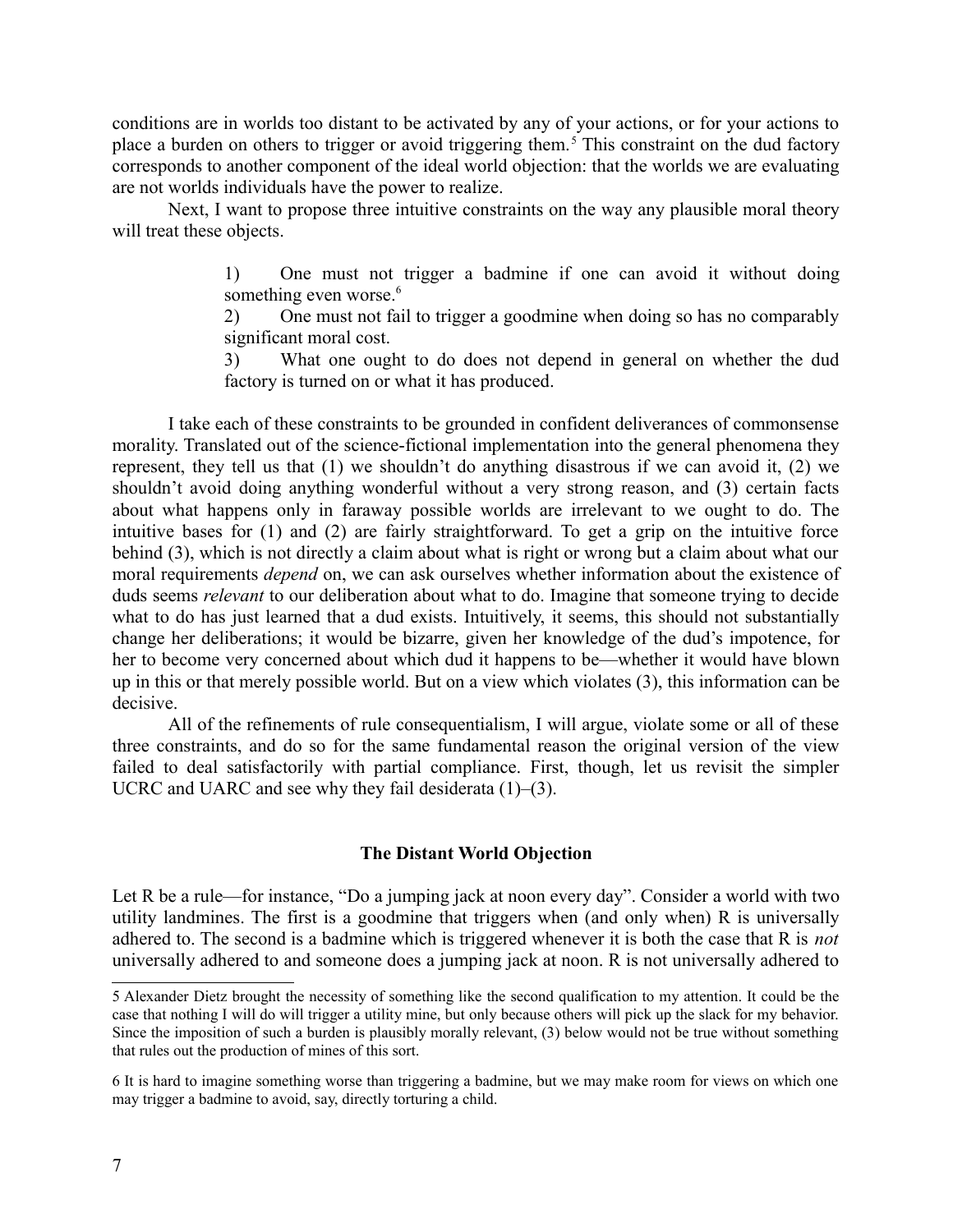in this world.

R is optimal according to both UCRC and UARC. Nothing that doesn't trigger a goodmine will have better consequences than a rule that triggers a goodmine (as long as we make the goodmine good enough). On the acceptance view, R is uniquely optimal, since no incompatible rule, if accepted, triggers the goodmine. For reasons we saw earlier, on a compliance view there will be other optimal rules, like "Follow R, unless others violate R first, in which case kill everyone you can", since everyone complying with this rule entails everyone complying with R. But R will, in any case, be among the optimal rules. So both views require or allow you to follow R, and therefore to do a jumping jack at noon, in the actual world. R, however, is not universally adhered to, so this amounts to triggering a badmine and destroying the world. Since failing to do a jumping jack is not plausibly worse than destroying the world, both views violate (1). This is, of course, just a reframing of the original ideal world objection. R is a rule that would be great if everyone accepted or complied with it, but disastrous to follow in every other case.

Note that we cannot appeal, as Hooker (2000, pg. 164) does, to a claim that the ideal code will include an "avoid disaster" rule that will prevent one from performing the jumping jack. On a compliance view, a set of rules that says "Do a jumping jack at noon even if it leads to disaster; otherwise, avoid disaster" has no worse ideal consequences than one that tells us to avoid disaster unconditionally, since no jumping jack-related disasters will be triggered in a world of full compliance with the former rule. And on an acceptance view, we can simply build into the case that the goodmine is triggered only on universal acceptance of an *unconditional* requirement to perform a jumping jack at noon, giving that set of rules better consequences than any containing an "avoid disaster" exception.

A minor adjustment of the case provides a violation of (2). Instead of a badmine which is triggered whenever someone does a jumping jack at noon and R is not adhered to, suppose there is a goodmine which is triggered only if in the actual world, nobody does a jumping jack at noon today. Because R is an optimal rule, one is required or allowed, on both UCRC and UARC, to do a jumping jack at noon. But this would be to fail to trigger a goodmine in a case where there is no significant cost to doing so.

Finally, suppose that nothing you can do will make it so everyone adheres to R. Then among the utility landmines the dud factory might create is the goodmine that triggers only if R is universally adhered to. But, as we've seen, on UCRC and UARC the existence of such mines has important effects on what you ought to do, and therefore so does the output of the dud factory. So (3) is violated. Gideon Rosen (2009) gives a counterexample to Kantian contractualism with a similar structure. In his case, a gremlin who abhors consensus will wreak havoc if any rule is universally accepted. In our terms, this amounts to placing a badmine that activates on the universal acceptance of any rule. Our intuition, Rosen thinks, is that this should be morally irrelevant. This follows from the more general constraint provided by (3).

These are, in a sense, three sides of the same coin. The feature of UCRC and UARC that is responsible for all three violations is that the evaluation of the right rules is directly sensitive to utility landmines that trigger only in distant worlds which we have no hope of realizing, but *not* directly sensitive to utility landmines in the *actual* world. This, the objection shows us, is backward.

# **Rule Consequentialism Refined, Revisited**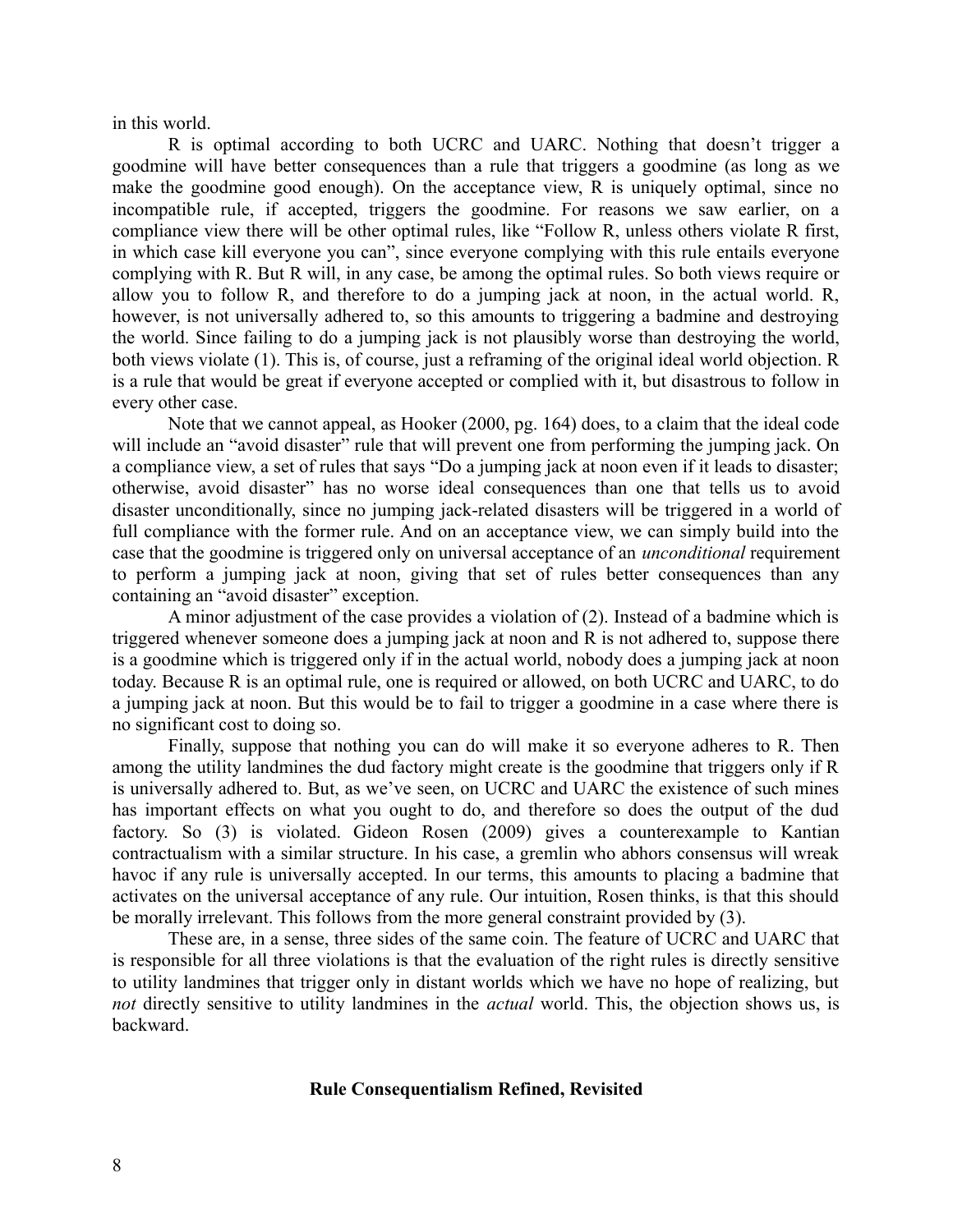Understood in this way, the problem is not resolved when we introduce the refinements involving lower rates of adherence.

Consider first the fixed-rate view. While this view makes consequences of imperfect adherence relevant, it is still the case that the rules that tell us what to do in this world are determined purely by considering what the consequences are for worlds that are not within our individual power to realize, in a way that falls afoul of  $(1)$ – $(3)$ .

All we need to do is take the examples from the previous section, and replace "universally adhered to" with "90% adhered to" (or whatever the fixed rate is). There will be rules that would trigger goodmines at 90% adherence but trigger badmines if followed in the actual world. There will be actions that would trigger goodmines in the actual world but are prohibited by rules that are best at 90% adherence. And the dud factory can produce mines that are triggered at rules being 90% adhered to, with serious implications for what we ought to do.

The same is true of the optimum-rate view. Indeed, with judiciously placed goodmines triggered at full adherence, we can *guarantee* that R's optimum rate is 100% and that its consequences at that rate are as good the consequences of any competing rule at any rate. And then the problem is just the same as the one raised against UCRC and UARC.

The two views appealing to multiple rates are slightly trickier. On these views, which rules are best is determined not just by the consequences of rules in worlds that are inaccessible to us, but also the consequences in worlds where the degrees of adherence to a given rule are what they *in fact* are. So these views are sensitive to consequences in the actual world in a way the others are not. But they are not sensitive to the consequences in the actual world in the *right* way to avoid the problem.

Here it will be helpful to separate the acceptance and compliance versions of these views. Let us take acceptance first. In order to construct a parallel objection to Ridge's Average-Rate Rule Consequentialism, all we need to do is imagine a world with a goodmine that activates whenever the acceptance level of R is higher than, say, 80%. Then R's consequences are tremendously good at 80%, 81%, 82%, and so on. Our badmine, however, only activates in the actual world, where the acceptance level is (we assume) less than 80%. Those negative consequences (and all consequences in the actual world, in fact), therefore, are swamped out, in the averaging, by the consequences in the distant worlds with high levels of adherence. So the view will tell us, in the actual world, to perform the tragic jumping jack. For the same reason, it will not advise us to trigger a goodmine by violating R, and the output of the dud factory, since it affects the utility of the rules at each level of acceptance and therefore their average, comes out as important to determining what we ought to do.<sup>[7](#page-8-0)</sup>

On a view like Parfit's Every-Rate Rule Consequentialism, on the other hand, it's not clear why we should expect there to be any set of rules which is best at *all* levels of acceptance. Indeed, by placing goodmines that trigger for incompatible rules at different levels of acceptance, we can guarantee that one does not exist.<sup>[8](#page-8-1)</sup>

The compliance versions of these views, on the other hand, face a dilemma, depending on how they are articulated. Take an agent in a position to act. Either evaluating a rule for at least one of its levels of compliance requires looking at the consequences of the agent themselves

<span id="page-8-0"></span><sup>7</sup> We cannot appeal to the possibility of conditional rules to get out of this mess, because we can simply postulate that the goodmines are only triggered by acceptance of *un*conditional requirements.

<span id="page-8-1"></span><sup>8</sup> See Ridge (2009) for a related critique.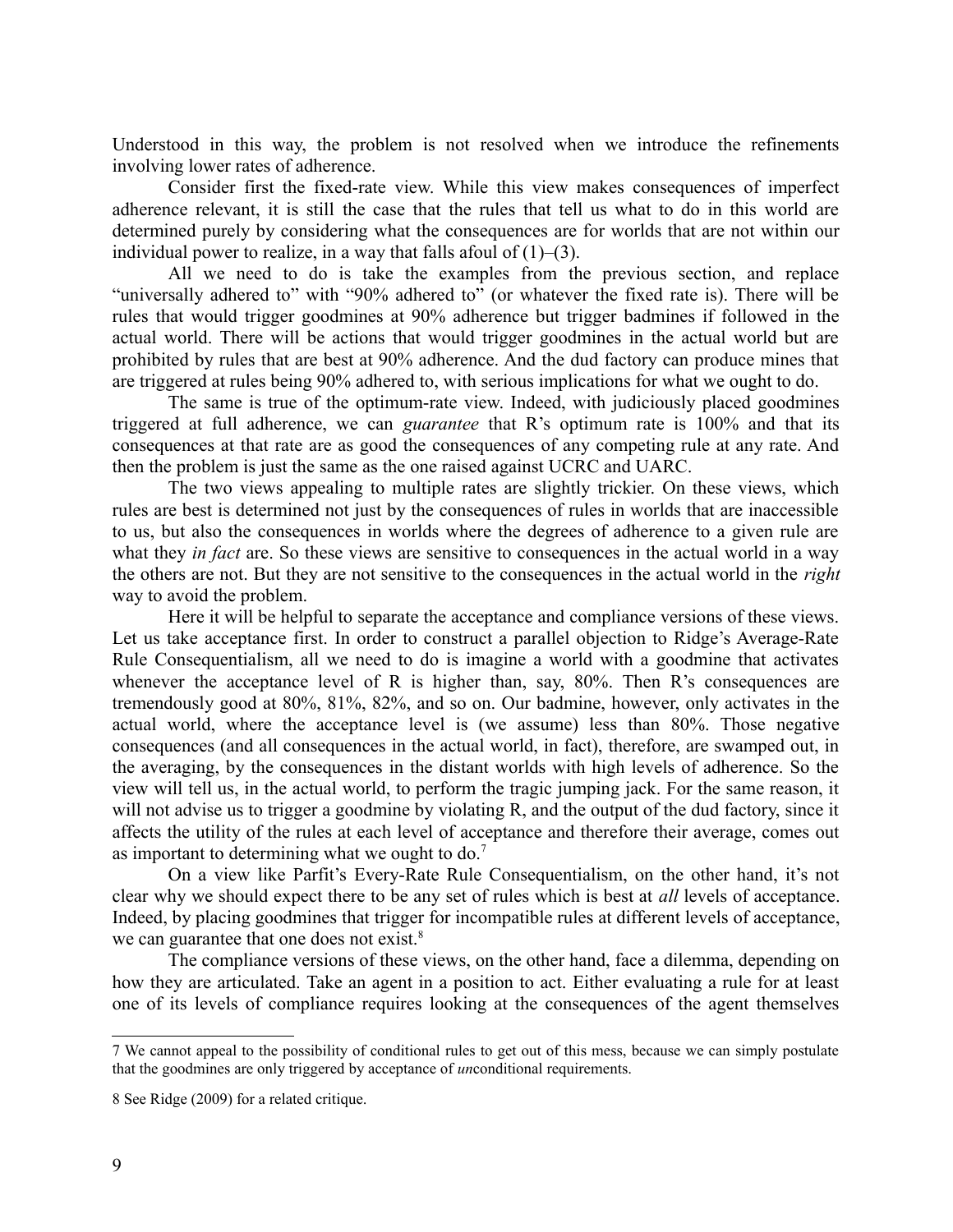following the rule in their actual, maximally specific circumstances C, or it does not.<sup>[9](#page-9-0)</sup>

If the consequences of the agent's own compliance in C do *not* matter for their evaluation of the rule, then the view does not avoid the problem. Just as UCRC's evaluation procedure was blind to the consequences of following a rule whenever compliance was imperfect, this iteration of the view is blind to the consequences of following a rule in C. We can set up goodmines triggered at all the worlds we use to evaluate levels of compliance with the rule "perform a jumping jack at noon", guaranteeing the highest marks according to ARRC and ERRC, set up a badmine triggered by following that rule in C and C alone, and because of this blindness, end up endorsing the cataclysmic jumping jack.

If, alternatively, the consequences of the agent's compliance in the actual world *do* matter for a rule's evaluation at some level of compliance, the view collapses into act consequentialism. To see this, let S be a set of rules that is best at every level of compliance, or best on average. Suppose S recommends that I do something other than what AC recommends in my maximally specific circumstance C. Then the rules S\*, which say "Do as S recommends, except in C, do what AC recommends", would have better consequences than S at the relevant level of compliance, because complying with S and complying with S\* overlap for every case except in C, where S\* does better. At all other worlds and levels of compliance, S and S\* are evaluated identically. Since S\* does better than S at one level of compliance, and the same everywhere else, S does not have the best consequences at every level of compliance, and does not have the best average consequences across all levels. By contradiction, S cannot recommend that I do something inconsistent with AC.

This is a general dilemma for any attempt to reconstruct rule consequentialism by granting weight to the evaluation of compliance in the actual world: if we allow the effects of compliance in the actual world veto power, then we can avoid the distant world objection, but we end up with a view that threatens to collapse substantially into act consequentialism. If we do not allow the effects of compliance in the actual world such a veto power, then the influence of distant worlds becomes overbearing and we are at the mercy of distant landmines in an objectionable way.[10](#page-9-1)

## **A New Diagnosis**

So the variations on Rule Consequentialism offered in response to the ideal world objection do not solve the fundamental issue. The instance of the problem that everyone saw first comes from looking at distant possibilities that are ideal. So it was natural to see this as the source of the problem, and it is not surprising that the solutions developed were built with ideality in mind. But ideal worlds are merely one kind of world that it is not up to us individually to realize, and any view which determines what we ought to do by evaluating worlds it is not within our power to make real will suffer from the more general problem. These views still make what individuals

<span id="page-9-0"></span><sup>9</sup> These are both options, since there are many ways any given level of compliance might be realized. If an agent's following a rule would entail 60% compliance with that rule, it may seem natural to use the consequences of the agent's following to evaluate 60% compliance, but this is not a necessary component of the view.

<span id="page-9-1"></span><sup>10</sup> I am assuming that one desideratum of a rule consequentialist theory is that it avoid making the sorts of counterintuitive claims that act utilitarianism makes about things like promise-keeping. Some, like Regan (1980), might be happy with a view that is a modest extension of act consequentialism equipped to handle cases of cooperation or collective action, and so may not be concerned about the kind of collapse here.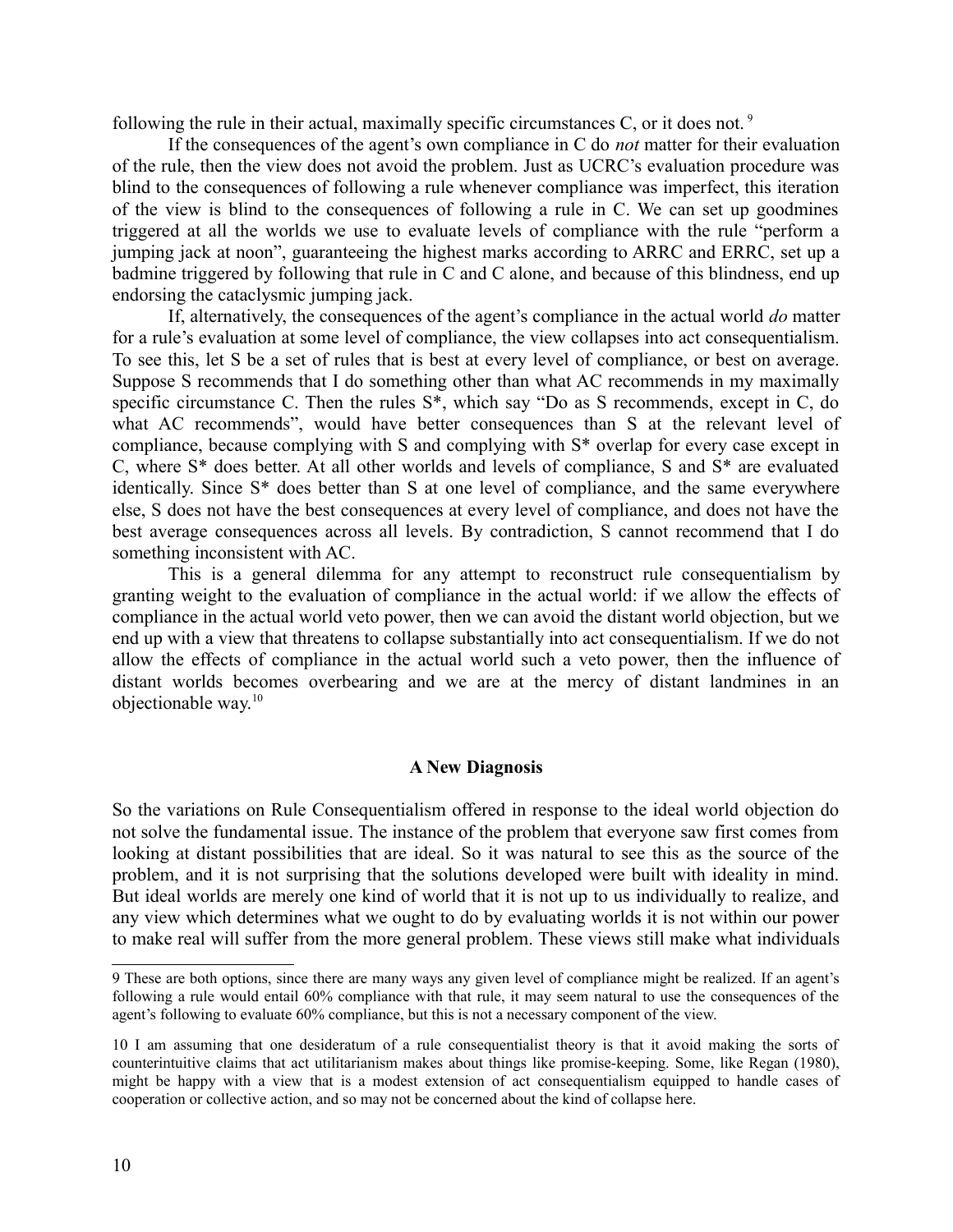ought to do sensitive to *impotent* utility landmines, those that will not activate no matter what we do, and potentially *in*sensitive to *potent* landmines, those which can actually be triggered by our actions. That is the heart of the distant world objection.

The distant world objection belongs to a family of complaints which suggest that rule consequentialism makes what we ought to do too dependent on things that are in some sense "far away". Arneson (2005) argues that rule consequentialist advice is too sensitive to facts about future technological innovations, and Portmore (2009) argues that it is too sensitive to the existence of alien societies on faraway planets. But the distant world objection is the one that is most general, and gets closest to the heart of the rule consequentialist project. A view which avoided Arneson and Portmore's objections by, for instance, holding fixed present technology in the worlds of evaluation, or by looking at the consequences of adherence in the agent's own society (rather than the entire universe) might be implausible for other reasons, but it would still be recognizably rule consequentialist. The idea of evaluating worlds that differ from ours in more than our own actions, however, is the very thing that distinguishes rule consequentialism in all its forms from act consequentialism.

#### **Two Responses**

One possible response to this kind of problem, similar to one credited to Parfit by Rosen (2009) is to evaluate rules only by their effects in *normal* worlds, where being normal rules out the presence of anything like utility landmines. But this sense of "normal" is obscure, and the response looks hopelessly ad hoc. We do not ignore the effects of other machines or parts of nature when we evaluate the consequences of rules, so why these? And since utility landmines and dud factories are merely improbable and not impossible, we could find out tomorrow that the *actual* world contains such devices; to ignore the complications they bring with them when moral theorizing in a world where they might actually exist seems unmotivated and dangerous. Moreover, as discussed earlier, utility landmines are simply dramatizations of real phenomena convenient ways to represent highly sensitive benefits and costs of an extreme kind; the world is full of natural utility landmines of a milder sort, like the effects of universal pacifism. In principle, the pattern of their consequences across possible worlds could match that of landmines, even if in practice they tend to be more moderate. Without identifying some clear difference in kind between utility landmines and these more familiar phenomena, and some reason to think that versions of  $(1)$ – $(3)$  could not simply be given in terms of those instead, this strategy does not look promising.

Another response would be to insist that rule consequentialist considerations only provide *a reason* for and against different actions, while allowing that other considerations may matter. This would be to abandon a fully rule consequentialist picture, but it would enable our view, at least, to avoid allowing us to step on badmines in the actual world, violating (1), or encouraging us to avoid stepping on goodmines in the actual world, violating (2), since we may appeal to strong independent reasons against such actions. But if rule consequentialist reasons are to have any impact at all, they must at least sometimes be the decisive factor for what to do, when other reasons are closely balanced. So as long as the dud factory can make a difference to the rule consequentialist reasons, this view would not help avoid (3). And such a view faces a challenge —if the reasons provided by rule consequentialist considerations are too strong, then they will allow us to do quite terrible things in the actual world to respect them; if the reasons are too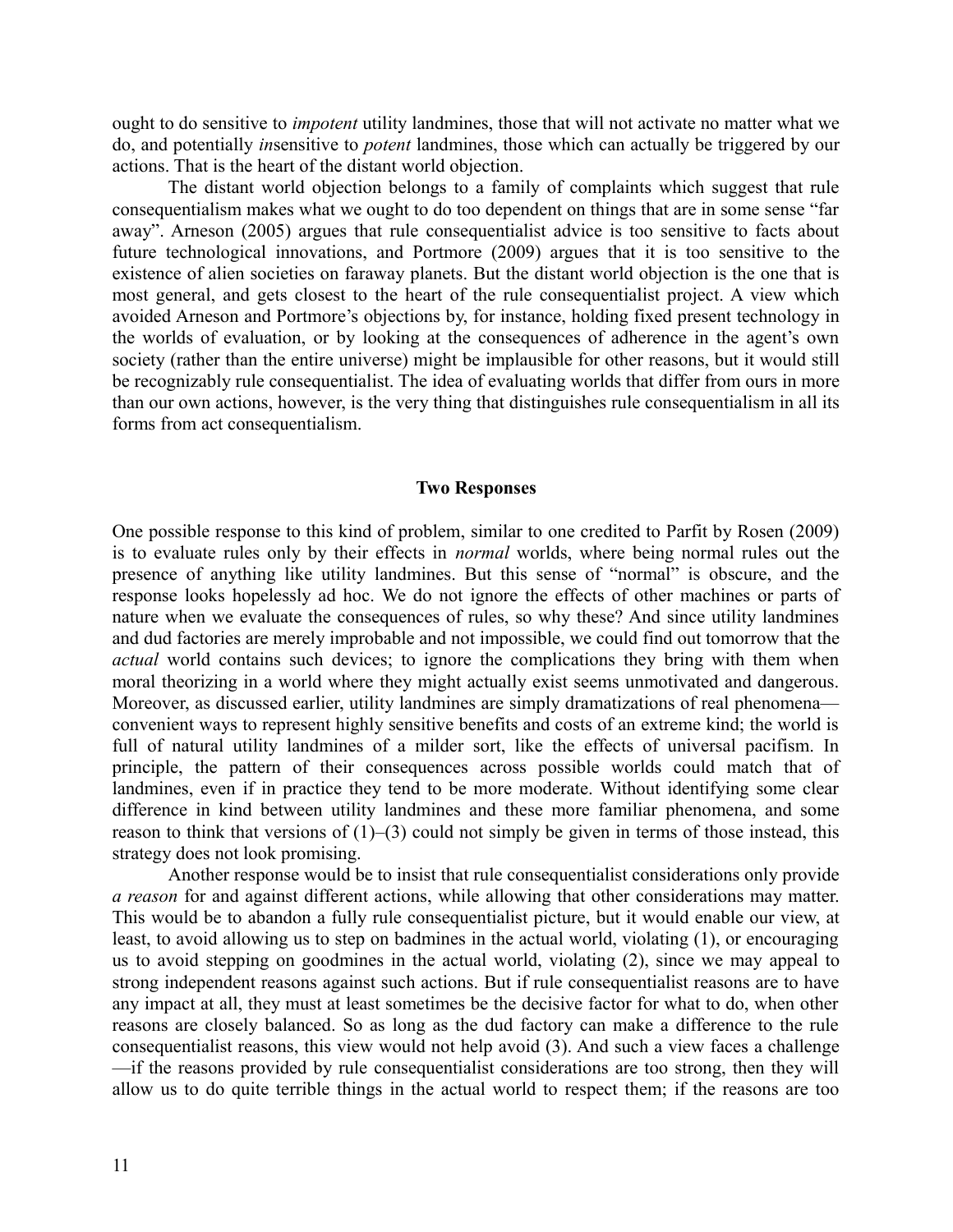weak, then the rule consequentialist element of the theory comes out largely ineffectual.

In rejecting the existence of rule consequentialist reasons for acting, it is worth noting, we are not rejecting altogether the idea of what Woodard (2007) calls "pattern-based reasons", reasons that derive from features of broader patterns of action in which our own behavior plays only a part. For example, the fact that portraying a character in a novel in a particular way would be part of a broader pattern of morally objectionable stereotyping might be a good reason against that portrayal, and the fact that by driving a getaway car one participates in a collective act of robbery is a reason not to join in, even if the robbery would take place regardless. In cases like these, the patterns that give us reasons are realized (and have objectionable features) in the *actual* world, or would be realized if we acted in some way. That is, they are *close* patterns, and so the reasons they give are not affected by the output of the dud factory. Rule consequentialist reasons, by contrast, derive from features of social patterns that are *distant*, inaccessible to us, and this is what leads to vulnerability. So the distant world objection places a constraint on how we understand pattern-based reasons, bringing out the importance of a distinction between the normative relevance of close patterns and distant ones, and casting doubt on Woodard's claim that "We can have pattern-based reasons even in cases where no one else is cooperating, and the favored pattern stands no chance of being realized" (2007, pg. xii).<sup>[11](#page-11-0)</sup>

# **Making a Mess on the Way Out**

The threat of the distant world objection, we have seen, extends beyond the simple versions of rule consequentialism against which it was originally raised. But the problem turns out to be even more general than rule consequentialism itself. Any view which determines what we ought to do, here and now, on the basis of an evaluation of worlds that differ from ours in more than what is individually up to us looks like it will violate at least some of  $(1)$ – $(3)$ . The dud factory produces utility mines which can have an effect on such evaluations, when intuitively its presence should be morally irrelevant. And a view that makes prescriptions by scanning distant worlds is liable to miss landmines at its feet. Even if this is not a decisive objection to such views, it raises a challenge that calls out for address—either to explain why despite appealing to distant worlds in this way the view does not violate  $(1)$ – $(3)$  or explaining why the way it does so

<span id="page-11-0"></span><sup>11</sup> There is not space in this paper to fully assess the positive arguments for Woodard's (2007) claim , but I will note that the main cases he uses to motivate his view, such as the putative wrongness of shooting one person to prevent a second agent from killing twenty (pp. 25–40), of working for a vile industry (pg. 79), and of participating in a harmful group act whose outcome is overdetermined by the actions of others in the group (pp. 85–90) are all very naturally explained by agent relative constraints on individual action or by objectionable features of patterns that those actions would help manifest in the actual world. Given that we do not need to appeal to reasons provided by distant patterns to get the intuitive verdicts, and that such an appeal would open itself up to at least part of the distant world objection, these other explanations are preferable. One might worry that this sort of strategy will not help explain wrongness when it comes to cases of overdetermination by *omissions*, as in the case raised by David Estlund (forthcoming) of two doctors, Slice and Patch, each of whom have a crucial part to play in a surgery but decide to play golf instead, knowing that the other will not come. But on reflection it does not seem clear that Slice acts wrongly by not doing his part, since it would be futile at best and harm the patient at worst, and there are explanations of what seems morally troubling about such cases that do not appeal to the idea that anyone acted wrongly (see Portmore (forthcoming)). In general, it is much less clear that we have reason to perform positive actions when the omissions of others render them futile than that we have reason to refrain from actively participating in moral wrongdoing whose effects are overdetermined. Dietz (2016) has further discussion on this point.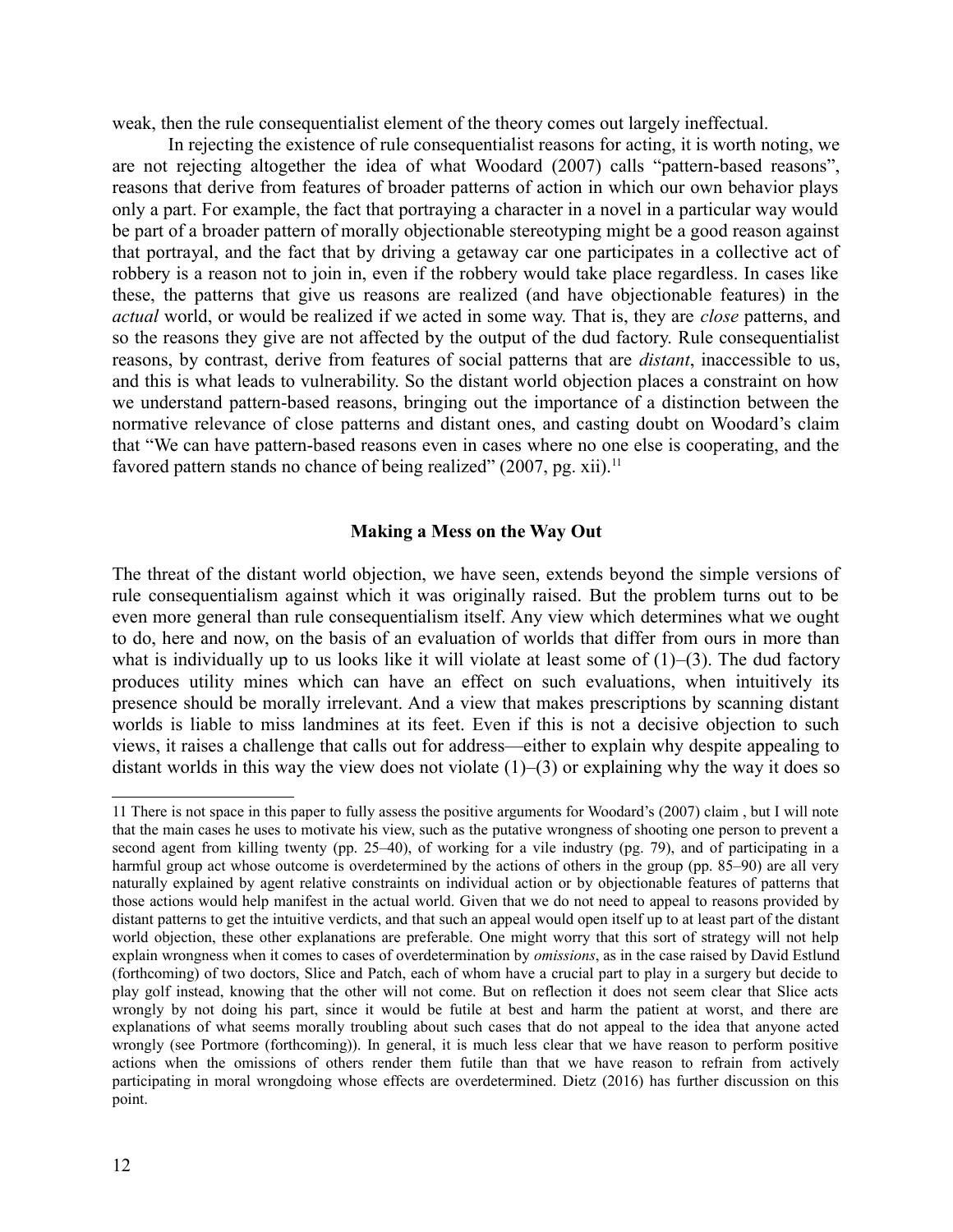is not objectionable.

There is nothing about this difficulty which is idiosyncratic to views that assess *rules*. A form of indirect virtue consequentialism that suggests what we ought to do according to what follows from *dispositions* or *motives* it would be best to have universally or widely adopted has the same issues.<sup>[12](#page-12-0)</sup> Any disposition or motive can be promoted as ideal, given the existence of a goodmine that triggers only when it is adopted, even if acting on that disposition or motive would lead to disaster in our world.

The objection also applies to views that go even further than the views discussed so far to avoid any hint of utopianism. Conrad Johnson (1991), for instance, defends a view, *actual* rule consequentialism, that is explicitly designed to be anti-utopian. On the type of view of which his is a member, one ought to act in accordance with those actual rules that meet a standard of being minimally justified. The actual rules are minimally justified as long as the consequences of their being adhered to are better than if act consequentialism, some other rule, or no rule at all were adhered to. Julia Driver (2007) defends a roughly analogous version of virtue consequentialism according to which it is the *actual* rather than the *ideal* benefits of character traits which determine their status as virtues.

This focus on actual rather than ideal rules or dispositions, however, does not save the view. This is because to determine whether actual rules or dispositions pass moral muster, we must make a *comparison* between the consequences in our world and certain rather distant possible worlds—those where act consequentialism, or no rule at all, or some other rule were adhered to, or where other dispositions are widely adopted. Impotent utility landmines generated by the dud factory, however, can have an effect on the evaluation of consequences in those distant worlds, and therefore make a difference to what we ought to do in the same objectionable way. To put it another way, ordinary rule or virtue consequentialism tells us to compare consequences between many distant worlds. Actual rule or virtue consequentialism tells us to compare consequences between the actual world and distant worlds. But as long as any distant worlds are involved, utility mines have a chance to do their dirty work.

Finally, the objection is not limited to views that are consequentialist. Fans of Kant's universal law formulation of the categorical imperative might likewise be concerned. That formulation says that one must act on maxims that could be willed to be universal law. While the proper interpretation of this requirement is a matter of considerable dispute, plausibly it has something to do with features of distant hypothetical worlds in which the maxim *is* universal law. If something like a utility landmine could affect those features in a way that matters for what ought morally be done, then we are in the same boat. One popular interpretation, endorsed in some form by Korsgaard (1985) and O'Neill (1975), takes a maxim's universalizability to be undermined by a "practical contradiction"—by its aim being frustrated in a world where it is universalized. But a utility mine set to activate when a given maxim is universalized can affect whether the aim of that maxim is frustrated in that world. So on this interpretation the worry remains. It might be suggested that a practical contradiction only happens if a maxim's aim is *necessarily* frustrated if universalized, and therefore that the contingent existence of utility mines is irrelevant. But then the mere possibility of such mines shows us that very few maxims will fail this test, for it is easy to construct a world where a mine guarantees that the aim of a maxim is satisfied if it were universalized, even if the aim would be undermined in normal worlds. And worries about undergeneration are precisely what motivate the practical contradiction

<span id="page-12-0"></span><sup>12</sup> For instance, the motive or virtue consequentialism of R.M. Adams (1976), when paired with a virtue-theoretic assessment of individual actions.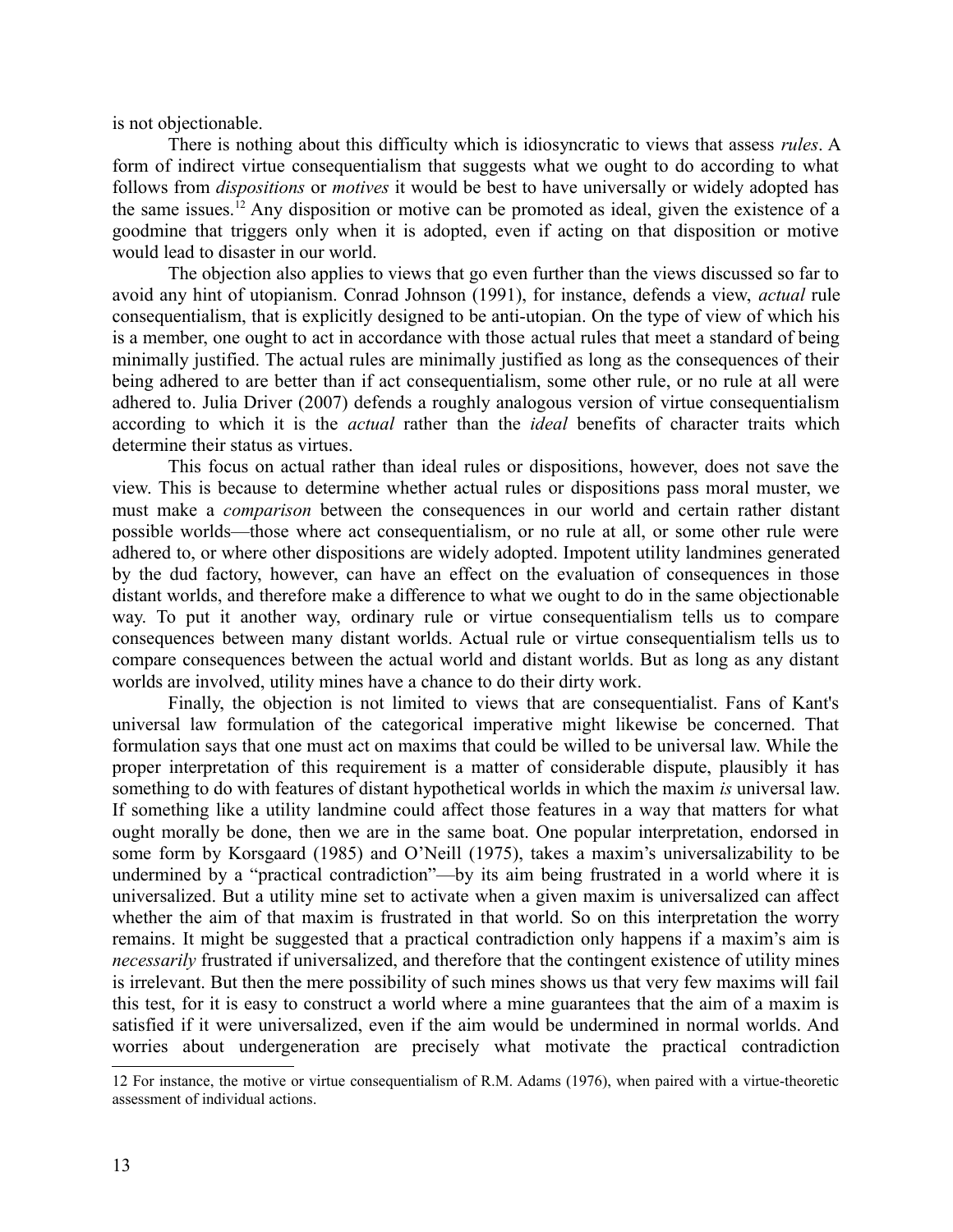interpretation over alternatives that demand some sort of logical inconsistency (see Korsgaard 1985).

Contractualist theories which judge actions according to their conformity with rules that would be agreed upon are also in danger. T.M. Scanlon's formulation, for instance, suggests: "an act is wrong if its performance under the circumstances would be disallowed by any system of rules for the general regulation of behavior which no one could reasonably reject as a basis for informed, unforced general agreement" (1982, pg. 110). It is hard to see how to interpret this in a way that doesn't somehow involve evaluating, from the individual agent's perspective at least, a world where the rules *are* the basis for unforced general agreement. Utility landmines (tailored to the agent's tastes, perhaps) can have an effect on the choice-worthiness of that world. It may be possible for a contract theory to escape this if it can give an account of the reasons contracting agents have to reject rules that *doesn't* involve evaluating a world in which the rule is adhered to. But especially given that contract theories generally try to capture thoughts about the concessions people would be willing to make, *provided that* others make similar concessions, it is unclear how such an account would go.

Notably, while this affects contractualist views across both the Hobbesian (Gauthier 1998) and Kantian (Scanlon 1982) spectrum, all of which have the above feature, it does not apply to Rawls (1971), who purports to be providing a view about which political or social arrangements are just rather than how individuals ought to act in the actual world.<sup>[13](#page-13-0)</sup> This reveals one way to involve the assessment of distant worlds in a moral theory without falling prey to the objection from utility mines: one may evaluate those worlds in order to morally assess something broader than an individual action—an institution, practice, or collective pattern of behavior, while denying that a positive assessment of these immediately transmits a permission to *individuals* to act accordingly.<sup>[14](#page-13-1)</sup>

The ultimate lesson to draw is something that should have, on reflection, significant pull even if we never consider obscure and science-fictional scenarios—that what matters morally about our actions is *what happens here.* We cannot count on theories that judge our actions indirectly—not by consequences or features of those actions performed in the actual world, but by what happens in other possible worlds we cannot access through our choices.<sup>[15](#page-13-2)</sup>

#### **References**

Adams, Robert M. "Motive Utilitarianism." *Journal of Philosophy* 73(14), pp. 467–481, 1976. Arneson, Richard. "Sophisticated Rule Consequentialism: Some Simple Objections." *Philosophical Issues*, 15(1), pp. 235–251, 2005.

Brandt, Richard. *Morality, Utilitarianism, and Rights*. Cambridge University Press, 1992. Dietz, Alexander. "What We Together Ought to Do." *Ethics* 126(4), pp. 955–982, 2016.

<span id="page-13-0"></span><sup>13</sup> Though the Rawlsian approach may be subject to its own, distinct worries about idealization. Valentini (2012) provides a taxonomy of these concerns.

<span id="page-13-1"></span><sup>14</sup> Dietz (2016) discusses a view of this sort about collective actions.

<span id="page-13-2"></span><sup>15</sup> I would like to extend special thanks to Jacob Ross, Mark Schroeder, Alexander Dietz, and Joe Horton, as well as an anonymous reviewer at *Noûs*, for many conversations on the topic of this paper and invaluable feedback on earlier drafts.